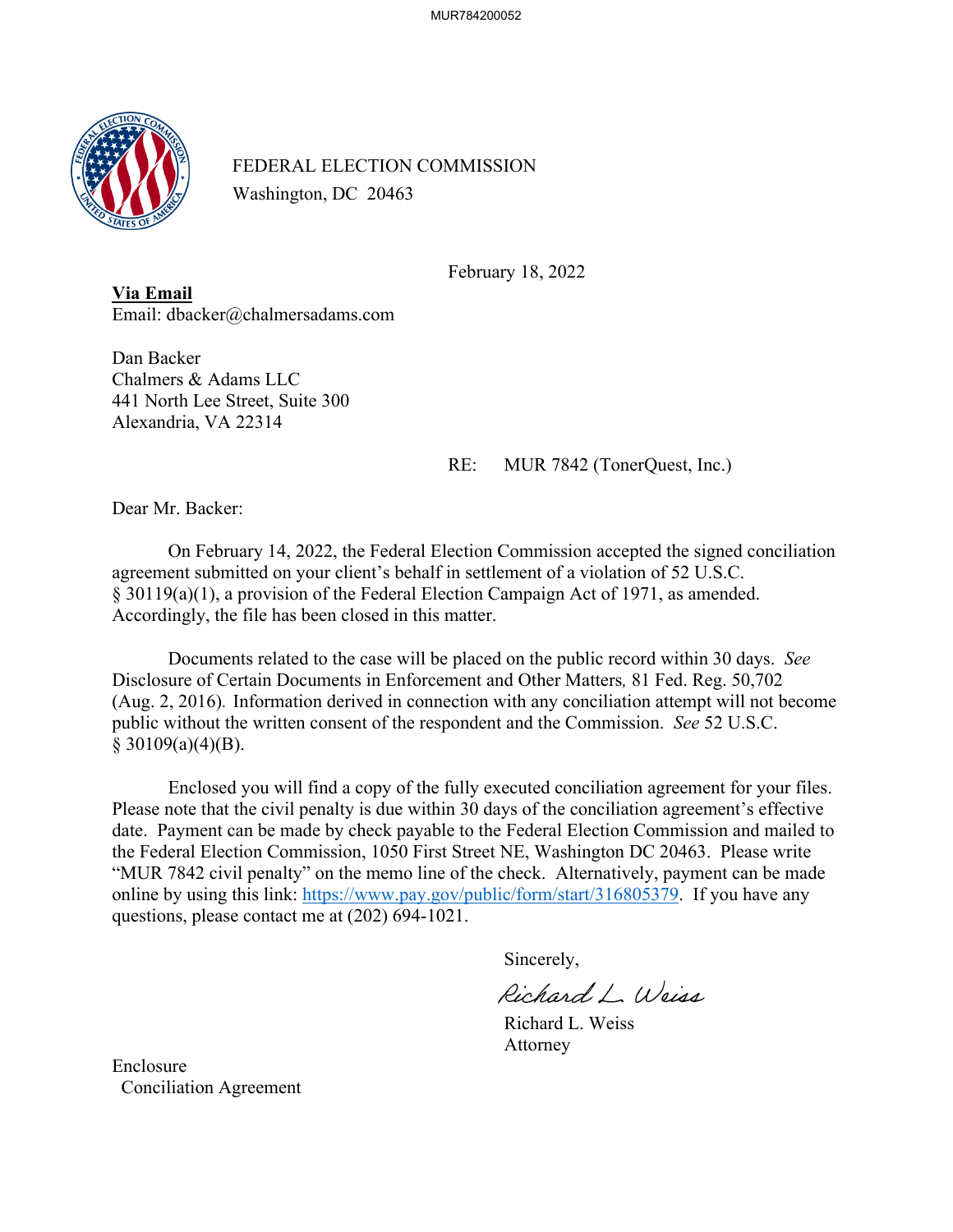## **BEFORE THE FEDERAL ELECTION COMMISSION**

In the matter of

TonerQuest, Inc. (a) MUR 7842

 $)$ 

 $)$ 

# **CONCILIATION AGREEMENT**

This matter was initiated by a signed, sworn, and notarized complaint. The Commission found reason to believe that TonerQuest, Inc. ("TonerQuest" or "Respondent") violated 52 U.S.C. § 30119(a)(1) by making a contribution to a political committee as a federal contractor.

NOW, THEREFORE, the Commission and the Respondent, having participated in informal methods of conciliation, prior to a finding of probable cause to believe, do hereby agree as follows:

I. The Commission has jurisdiction over the Respondent and the subject matter of this proceeding, and this agreement has the effect of an agreement entered pursuant to 52 U.S.C. § 30109(a)(4)(A)(i).

II. Respondent has had a reasonable opportunity to demonstrate that no action should be taken in this matter.

III. Respondent enters voluntarily into this agreement with the Commission.

IV. The pertinent facts in this matter are as follows:

 1. TonerQuest is a New York corporation that provides office and professional supplies. TonerQuest is a federal government contractor.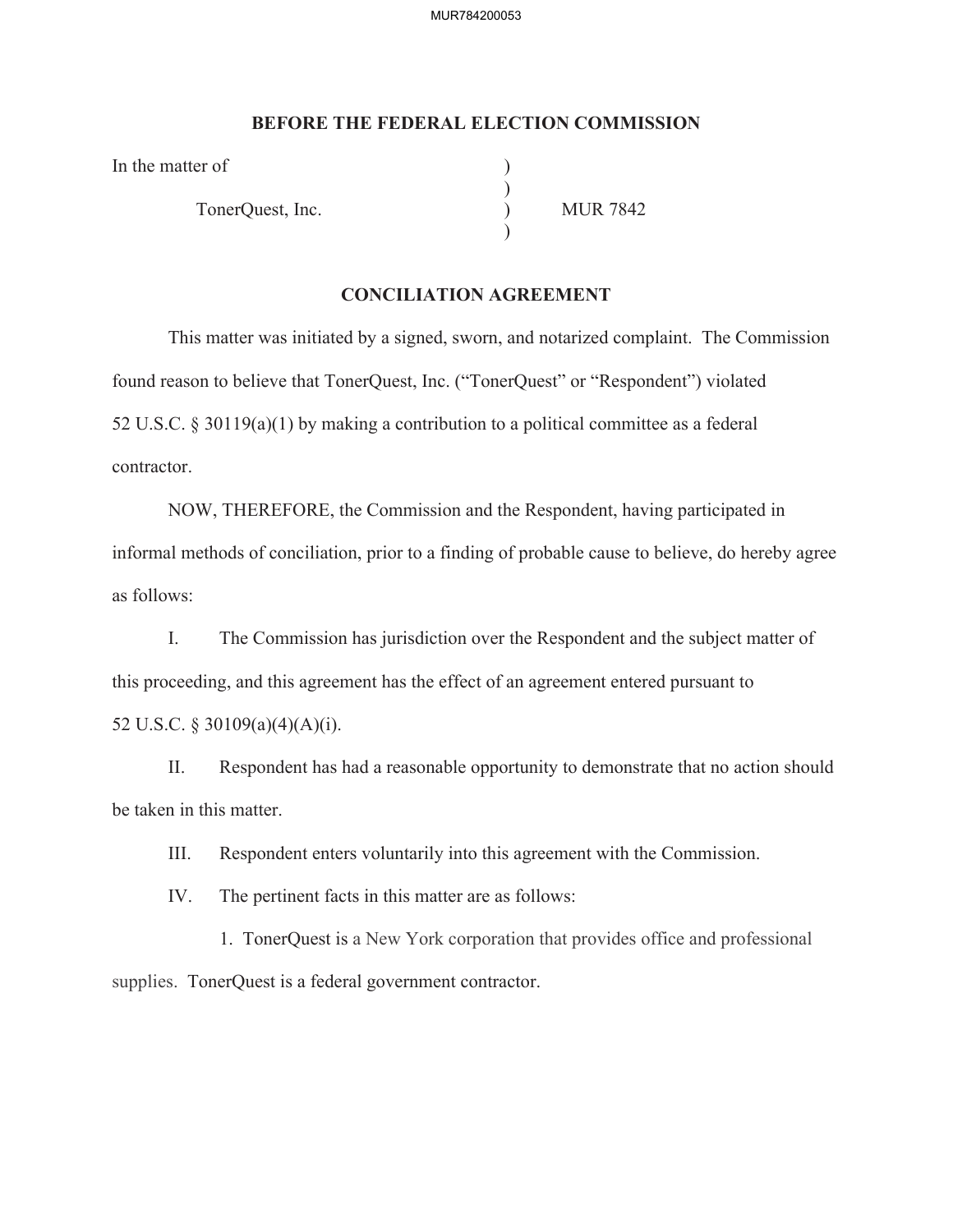MUR 7842 (TonerQuest, Inc.) Conciliation Agreement Page 2 of 4

 2. On November 13, 2019, while TonerQuest was in federal contractor status, it made a \$25,000 contribution to America First Action ("AFA"), an independent expenditure-only political committee registered with the Commission.

3. On November 16, 2020, AFA refunded TonerQuest's \$25,000 contribution.

4. TonerQuest contends that it was unaware of 52 U.S.C. § 30119(a)(1), which prohibits federal contractors from making contributions to political committees, or any other law to that effect. TonerQuest further contends that it did not intend to violate 52 U.S.C. § 30119(a)(1) and upon learning of the prohibition, TonerQuest immediately sought a refund from AFA.

V. The pertinent law in this matter is as follows:

 1. Under the Act, a federal contractor may not make contributions to political committees. 52 U.S.C. § 30119(a)(1); 11 C.F.R. § 115.2. Specifically, the Act prohibits "any person . . . [w]ho enters into any contract with the United States . . . for the rendition of personal services or furnishing any material, supplies, or equipment to the United States or any department or agency thereof" from making a contribution "if payment for the performance of such contract . . . is to be made in whole or in part from funds appropriated by the Congress." 52 U.S.C. § 30119(a)(1); *see also* 11 C.F.R. part 115.

 2. These prohibitions begin to run at the beginning of negotiations or when proposal requests are sent out, whichever occurs first, and end upon the completion of performance of the contract or the termination of negotiations, whichever occurs last. 52 U.S.C. § 30119(a)(1); 11 C.F.R. § 115.1(b).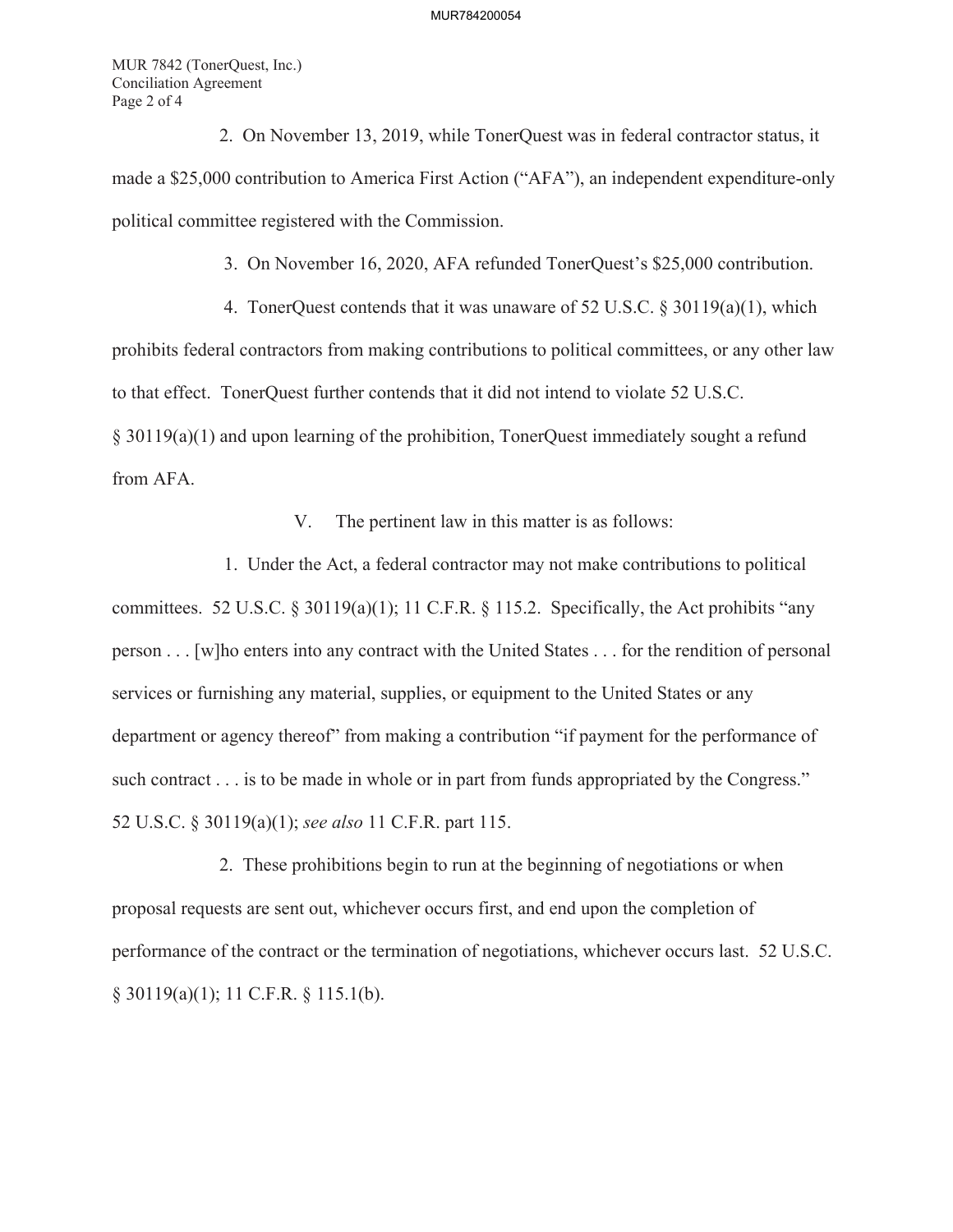#### MUR784200055

MUR 7842 (TonerQuest, Inc.) Conciliation Agreement Page 3 of 4

 3. These prohibitions apply to a federal contractor who makes contributions to any political party, political committee, federal candidate, or "any person for any political purpose or use." 52 U.S.C. § 30119(a)(1); 11 C.F.R. §§ 115.1, 115.2.

 VI. Respondent violated 52 U.S.C. § 30119(a)(1) by making a federal contractor contribution. As noted above, Respondent contends that Respondent was not aware of the prohibition.

VII. Respondent will take the following actions.

 1. Respondent will pay a civil penalty to the Commission in the amount of Four Thousand Seven Hundred Dollars (\$4,700), pursuant to 52 U.S.C. § 30109(a)(5)(A).

2. Respondent will cease and desist from committing violations of 52 U.S.C.  $§$  30119(a)(1).

 VIII. The Commission, on request of anyone filing a complaint under 52 U.S.C. § 30109(a)(1) concerning the matters at issue herein or on its own motion, may review compliance with this agreement. If the Commission believes that this agreement or any requirement thereof has been violated, it may institute a civil action for relief in the United States District Court for the District of Columbia.

 IX. This agreement shall become effective as of the date that all parties hereto have executed the same and the Commission has approved the entire agreement.

 X. Respondent shall have no more than 30 days from the date this agreement becomes effective to comply with and implement the requirements contained in this agreement and to so notify the Commission.

 XI. This Conciliation Agreement constitutes the entire agreement between the parties on the matters raised herein, and no other statement, promise, or agreement, either written or